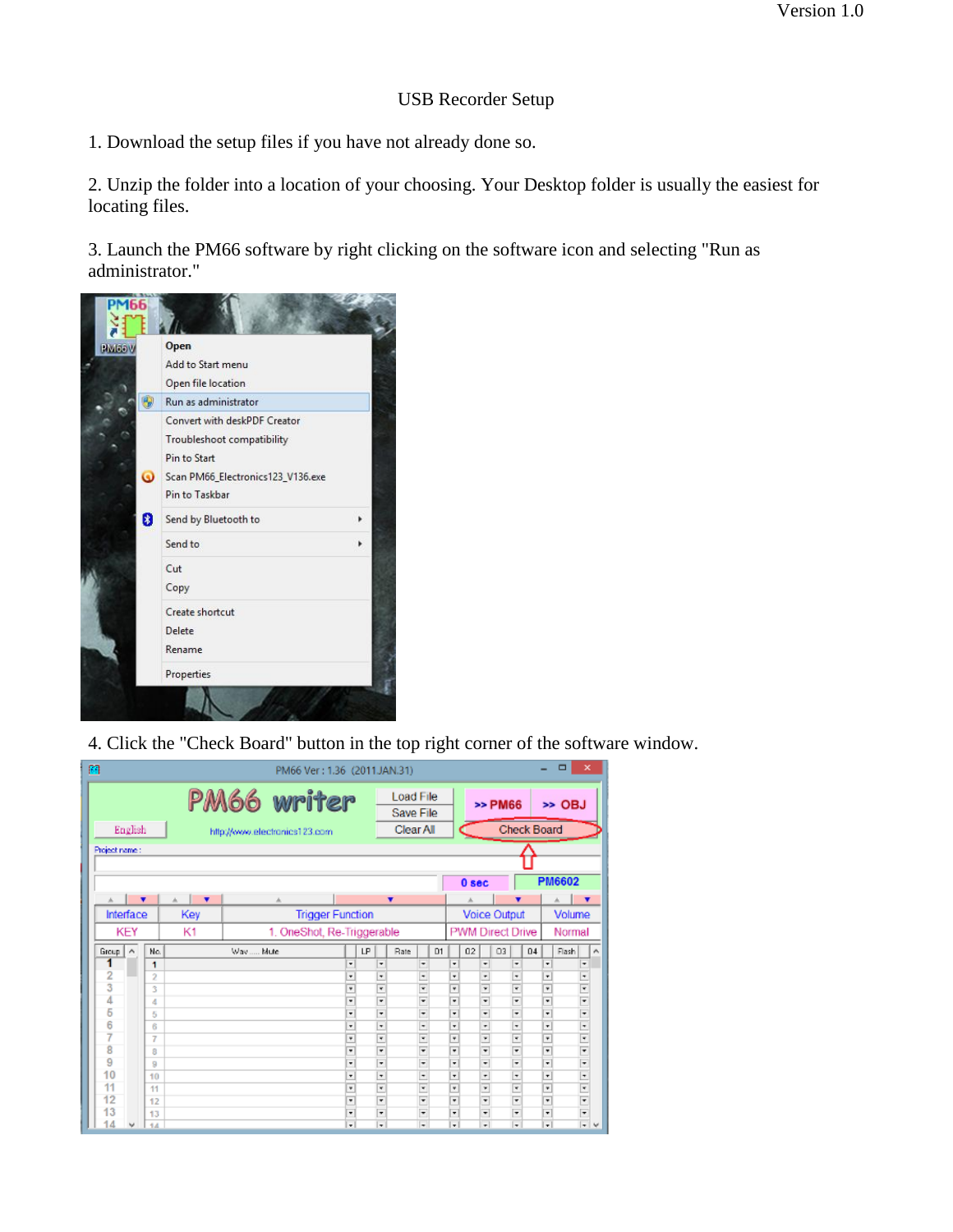| 阀              |                                                                                                                              |  |        |           |   |             |                            | PM66 Ver: 1.36 (2011JAN.31) |                |                     |                               |      |                               |    |                               |    |         |                              |  |                          | ⊟     | ×                                    |   |  |
|----------------|------------------------------------------------------------------------------------------------------------------------------|--|--------|-----------|---|-------------|----------------------------|-----------------------------|----------------|---------------------|-------------------------------|------|-------------------------------|----|-------------------------------|----|---------|------------------------------|--|--------------------------|-------|--------------------------------------|---|--|
|                | PM66 writer<br><b>Load File</b><br><b>SavAFile</b><br>Clear All<br>English<br>http://www.electronics123.com<br>Project name: |  |        |           |   |             |                            |                             |                |                     |                               |      |                               |    |                               |    | >> PM66 | >> OBJ<br><b>Check Board</b> |  |                          |       |                                      |   |  |
|                |                                                                                                                              |  |        |           |   |             |                            |                             |                |                     |                               |      |                               |    | 0 <sub>sec</sub>              |    |         |                              |  | <b>PM6602</b>            |       |                                      |   |  |
| A              |                                                                                                                              |  |        | $\Lambda$ | ▼ |             | A                          |                             |                |                     |                               | ▼    |                               |    |                               |    |         |                              |  |                          | A     | $\overline{\textbf{v}}$              |   |  |
|                | Interface<br>Key                                                                                                             |  |        |           |   |             |                            |                             |                | <b>Voice Output</b> |                               |      | Volume                        |    |                               |    |         |                              |  |                          |       |                                      |   |  |
|                | KEY                                                                                                                          |  |        | K1        |   |             | 1. OneShot, Re-Triggerable |                             |                |                     |                               |      |                               |    | <b>PWM Direct Drive</b>       |    |         |                              |  | Normal                   |       |                                      |   |  |
| Group          | ۸                                                                                                                            |  | No.    |           |   | Way<br>Mute |                            |                             |                | LP.                 |                               | Rate |                               | 01 |                               | 02 |         | 03                           |  | 04                       | Flash |                                      | ۸ |  |
|                |                                                                                                                              |  | 1      |           |   |             |                            |                             | ٠              |                     | ٠                             |      | ٠                             |    | ٠                             |    | ٠       | ٠                            |  | ≂                        |       | ٠                                    |   |  |
| $\overline{2}$ |                                                                                                                              |  | 2      |           |   |             |                            |                             | ÷              |                     | ٠                             |      | ٠                             |    | ٠                             |    | ٠       | ٠                            |  | $\overline{\phantom{a}}$ |       | ٠                                    |   |  |
| 3              |                                                                                                                              |  | 3      |           |   |             |                            |                             | $\overline{ }$ |                     | ٠                             |      | ۰                             |    | ÷                             |    | ۰       | ٠                            |  | $\overline{ }$           |       | ÷                                    |   |  |
| 4<br>5         |                                                                                                                              |  | 4      |           |   |             |                            |                             | ¥<br>÷         |                     | ¥                             |      | ٠                             |    | ¥<br>$\overline{\phantom{a}}$ |    | ₹       | ¥                            |  | $\overline{\phantom{a}}$ |       | ¥                                    |   |  |
| 6              |                                                                                                                              |  | 5      |           |   |             |                            |                             | ٠              |                     | $\overline{\phantom{0}}$<br>٠ |      | $\overline{\phantom{a}}$<br>٠ |    | ÷                             |    | ٠<br>÷  | ¥<br>Ψ                       |  | Ŧ<br>ı,                  |       | ¥<br>Ξ                               |   |  |
| 7              |                                                                                                                              |  | 6<br>7 |           |   |             |                            |                             |                |                     | ٠                             |      | ٠                             |    | ٠                             |    | ٠       | ٠                            |  | $\overline{ }$           |       | $\overline{ }$                       |   |  |
| 8              |                                                                                                                              |  | 8      |           |   |             |                            |                             | ¥              |                     | ٠                             |      | ٠                             |    | ¥                             |    | ¥       | ¥                            |  | ¥                        |       | ¥                                    |   |  |
| 9              |                                                                                                                              |  | 9      |           |   |             |                            |                             | ¥              |                     | $\overline{\phantom{0}}$      |      | ٠                             |    | ×                             |    | ₹       | ¥                            |  | ¥                        |       | ¥                                    |   |  |
| 10             |                                                                                                                              |  | 10     |           |   |             |                            |                             | ٠              |                     | ٠                             |      | ٠                             |    | ÷                             |    | ٠       | ٠                            |  | F                        |       | Ψ                                    |   |  |
| 11             |                                                                                                                              |  | 11     |           |   |             |                            |                             | ÷              |                     | ٠                             |      | ٠                             |    | $\overline{\phantom{a}}$      |    | ٠       | ۰l                           |  | ÷                        |       | $\overline{\phantom{a}}$             |   |  |
| 12             |                                                                                                                              |  | 12     |           |   |             |                            |                             | ۳              |                     | ٠                             |      | ٠                             |    | ٠                             |    | ٠       | ¥                            |  |                          |       | Ŧ                                    |   |  |
| 13             |                                                                                                                              |  | 13     |           |   |             |                            |                             | ¥              |                     | $\overline{\phantom{a}}$      |      | ▼                             |    | ,                             |    | ▼       | ¥                            |  | ¥                        |       | ¥                                    |   |  |
| 14             |                                                                                                                              |  | 14     |           |   |             |                            |                             | Ψ              |                     | ٠                             |      | Ψ                             |    | v                             |    | ÷       | v                            |  | Ī.                       |       | $\overline{\mathbf{v}}$ $\mathbf{v}$ |   |  |

5. Once your recorder is verified, click the "Load File" button at the top of the software window.

6. Then locate the folder that you unzipped your setup files into.

7. Select any file with the .P66 extension. Files **without** DEMO\_WAV in their name contain the necessary setup attributes for each recorder (Ex: USB5M\_SETUP.P66). Files **with** DEMO\_WAV in their name contain the setup attributes as well as a demo sound file that you can write to your recorder (Ex: USB5M\_LEVEL\_HOLD\_1CYCLE\_DEMO\_WAV.P66). Each file also contains a playback option that you will see in its name(Ex: USB5M\_TOGGLE\_ON\_OFF.P66).

8. All settings should be loaded into the PM66 Writer. Add a .wav file if you did not choose a file with one in it already (See Step 10 on how to load a .wav file into the PM66 software). Now click the "PM66" button in the top right corner of the software window and the software should begin writing to the recorder. You should now be done.

| ▭<br>[66]<br>PM66 Ver: 1.36 (2011.JAN.31) |                     |                                                                                                   |                                                       |                                       |    |                                                      |                         |                                                      |    |                          |                                                |                                                      |    | ×                                         |    |                                                      |       |                               |   |
|-------------------------------------------|---------------------|---------------------------------------------------------------------------------------------------|-------------------------------------------------------|---------------------------------------|----|------------------------------------------------------|-------------------------|------------------------------------------------------|----|--------------------------|------------------------------------------------|------------------------------------------------------|----|-------------------------------------------|----|------------------------------------------------------|-------|-------------------------------|---|
| English<br>Project name:                  |                     | PM66 writer<br><b>Load File</b><br><b>Save File</b><br>Clear All<br>http://www.electronics123.com |                                                       |                                       |    |                                                      |                         |                                                      |    |                          |                                                |                                                      |    | >> PM66<br>>> OBJ<br><b>Uneck Board</b>   |    |                                                      |       |                               |   |
|                                           |                     |                                                                                                   |                                                       |                                       |    |                                                      |                         |                                                      |    |                          | 0 sec                                          |                                                      |    |                                           |    | <b>PM6602</b>                                        |       |                               |   |
| 五<br>Interface                            |                     | $\overline{\mathbf{v}}$<br>A.<br>Key                                                              | A                                                     |                                       |    |                                                      | $\overline{\mathbf{v}}$ |                                                      |    |                          |                                                |                                                      |    |                                           |    |                                                      |       |                               |   |
| <b>KEY</b>                                |                     | K <sub>1</sub>                                                                                    | <b>Trigger Function</b><br>1. OneShot, Re-Triggerable |                                       |    |                                                      |                         |                                                      |    |                          | <b>Voice Output</b><br><b>PWM Direct Drive</b> |                                                      |    |                                           |    | Volume<br>Normal                                     |       |                               |   |
|                                           |                     |                                                                                                   |                                                       |                                       |    |                                                      |                         |                                                      |    |                          |                                                |                                                      |    |                                           |    |                                                      |       |                               |   |
| ۸<br>Group<br>1                           | No.                 |                                                                                                   | Wav  Mute                                             | ∓                                     | LP | $\overline{\phantom{a}}$                             | Rate                    | ÷                                                    | Q1 | ٠                        | 02                                             | ٠                                                    | 03 | ٠                                         | 04 | ÷                                                    | Flash | ٠                             | Ä |
| $\overline{2}$                            | 1<br>$\overline{2}$ |                                                                                                   |                                                       | $\overline{\phantom{a}}$              |    | $\overline{\phantom{a}}$                             |                         | $\overline{\phantom{a}}$                             |    | ٠                        |                                                | $\overline{\phantom{0}}$                             |    | ٠                                         |    | $\overline{\phantom{0}}$                             |       | ٠                             |   |
| 3                                         | 3                   |                                                                                                   |                                                       | $\overline{\phantom{a}}$              |    | 宝                                                    |                         | $\overline{\phantom{a}}$                             |    | $\overline{\phantom{0}}$ |                                                | $\overline{\phantom{0}}$                             |    | $\overline{\phantom{a}}$                  |    | $\overline{\phantom{0}}$                             |       | $\overline{\phantom{0}}$      |   |
| 4                                         | 4                   |                                                                                                   |                                                       | $\overline{\phantom{0}}$              |    | $\overline{\phantom{a}}$                             |                         | ▼                                                    |    | $\overline{\phantom{0}}$ |                                                | ÷                                                    |    | ∓                                         |    | $\overline{\phantom{0}}$                             |       | $\overline{\phantom{0}}$      |   |
| 5                                         | 5                   |                                                                                                   |                                                       | $\overline{\phantom{0}}$              |    | $\overline{\phantom{a}}$                             |                         | $\overline{\phantom{0}}$                             |    | ٠                        |                                                | ٠                                                    |    | ٠                                         |    | $\overline{\phantom{0}}$                             |       | $\overline{\phantom{a}}$      |   |
| 6                                         | 6                   |                                                                                                   |                                                       | $\overline{\phantom{0}}$              |    | $\overline{\phantom{a}}$                             |                         | $\overline{\phantom{a}}$                             |    | $\overline{\phantom{0}}$ |                                                | $\overline{\phantom{0}}$                             |    | $\overline{\phantom{0}}$                  |    | $\overline{\phantom{0}}$                             |       | $\overline{\phantom{a}}$      |   |
| 7                                         | 7                   |                                                                                                   |                                                       | $\overline{\phantom{a}}$              |    | $\overline{\phantom{a}}$                             |                         | ▼                                                    |    | ٠                        |                                                | ٠                                                    |    | ٠                                         |    | $\overline{\phantom{0}}$                             |       | $\overline{\phantom{0}}$      |   |
| 8                                         | 8                   |                                                                                                   |                                                       | $\overline{\phantom{a}}$              |    | ▼                                                    |                         | $\overline{\phantom{a}}$                             |    | ٠                        |                                                | ٠                                                    |    | ٠                                         |    | ∓                                                    |       | ٠                             |   |
| 9<br>10                                   | 9                   |                                                                                                   |                                                       | $\!\star$<br>$\overline{\phantom{0}}$ |    | $\overline{\phantom{a}}$<br>$\overline{\phantom{a}}$ |                         | $\overline{\phantom{a}}$<br>$\overline{\phantom{a}}$ |    | ۰<br>٠                   |                                                | $\overline{\phantom{a}}$<br>$\overline{\phantom{0}}$ |    | $\pmb{\cdot}$<br>$\overline{\phantom{a}}$ |    | $\overline{\phantom{0}}$<br>$\overline{\phantom{0}}$ |       | ٠<br>$\overline{\phantom{0}}$ |   |
| 11                                        | 10<br>11            |                                                                                                   |                                                       | $\overline{\phantom{a}}$              |    | $\overline{\phantom{a}}$                             |                         | $\overline{\phantom{a}}$                             |    | $\overline{\phantom{0}}$ |                                                | $\overline{\phantom{a}}$                             |    | $\overline{\phantom{a}}$                  |    | $\overline{\phantom{0}}$                             |       | $\overline{\phantom{0}}$      |   |
| 12                                        | 12                  |                                                                                                   |                                                       | $\overline{\phantom{0}}$              |    | $\overline{\phantom{a}}$                             |                         | $\overline{\phantom{a}}$                             |    | ٠                        |                                                | $\overline{\phantom{0}}$                             |    | $\overline{\phantom{0}}$                  |    | $\overline{\phantom{0}}$                             |       | $\overline{\phantom{0}}$      |   |
| 13                                        | 13                  |                                                                                                   |                                                       | $\overline{\phantom{0}}$              |    | ▼                                                    |                         | $\overline{\phantom{a}}$                             |    | $\overline{\phantom{0}}$ |                                                | $\overline{\phantom{0}}$                             |    | $\overline{\phantom{a}}$                  |    | $\overline{\phantom{0}}$                             |       | $\overline{\phantom{0}}$      |   |
| 14                                        | 14                  |                                                                                                   |                                                       | $\overline{\phantom{0}}$              |    | ⋤                                                    |                         | $\overline{\phantom{a}}$                             |    | $\overline{\phantom{0}}$ |                                                | $\overline{\phantom{0}}$                             |    | $\overline{\phantom{0}}$                  |    | $\overline{\phantom{0}}$                             |       | – ∨                           |   |